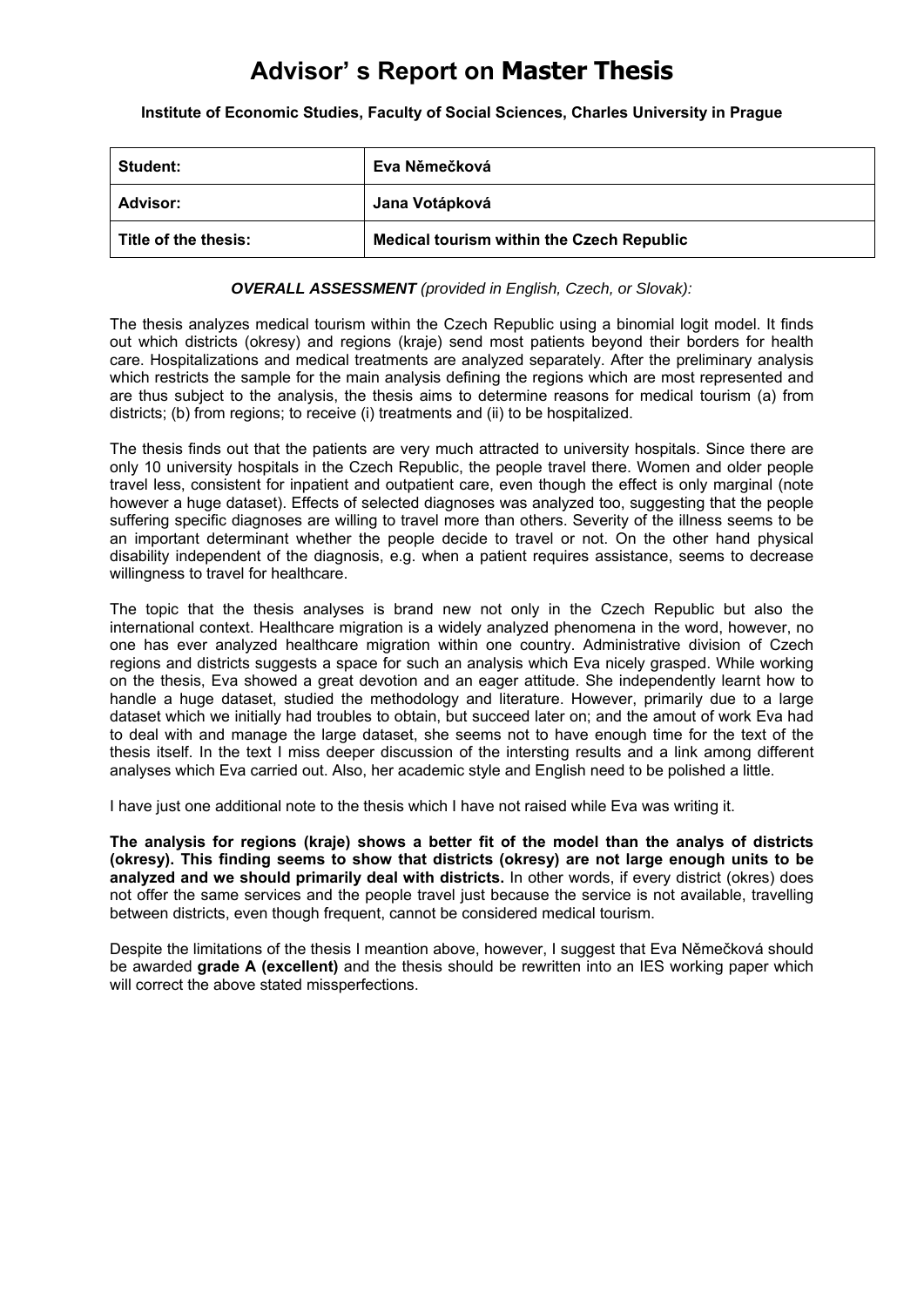# **Advisor' s Report on Master Thesis**

**Institute of Economic Studies, Faculty of Social Sciences, Charles University in Prague** 

| Student:             | Eva Němečková                                    |  |
|----------------------|--------------------------------------------------|--|
| Advisor:             | Jana Votápková                                   |  |
| Title of the thesis: | <b>Medical tourism within the Czech Republic</b> |  |

*SUMMARY OF POINTS AWARDED (for details, see below):* 

| <b>CATEGORY</b>        |                   | <b>POINTS</b> |
|------------------------|-------------------|---------------|
| Literature             | (max. 20 points)  | 20            |
| Methods                | (max. 30 points)  | 30            |
| Contribution           | (max. 30 points)  | 26            |
| <b>Manuscript Form</b> | (max. 20 points)  | 10            |
| <b>TOTAL POINTS</b>    | (max. 100 points) | 86            |
| <b>GRADE</b>           | $(1 - 2 - 3 - 4)$ | 1             |

*NAME OF THE REFEREE:* **Jana Votápková**

*DATE OF EVALUATION:* **August 10, 2016**

 $p$ ma *rolaphora* 

*Referee Signature*